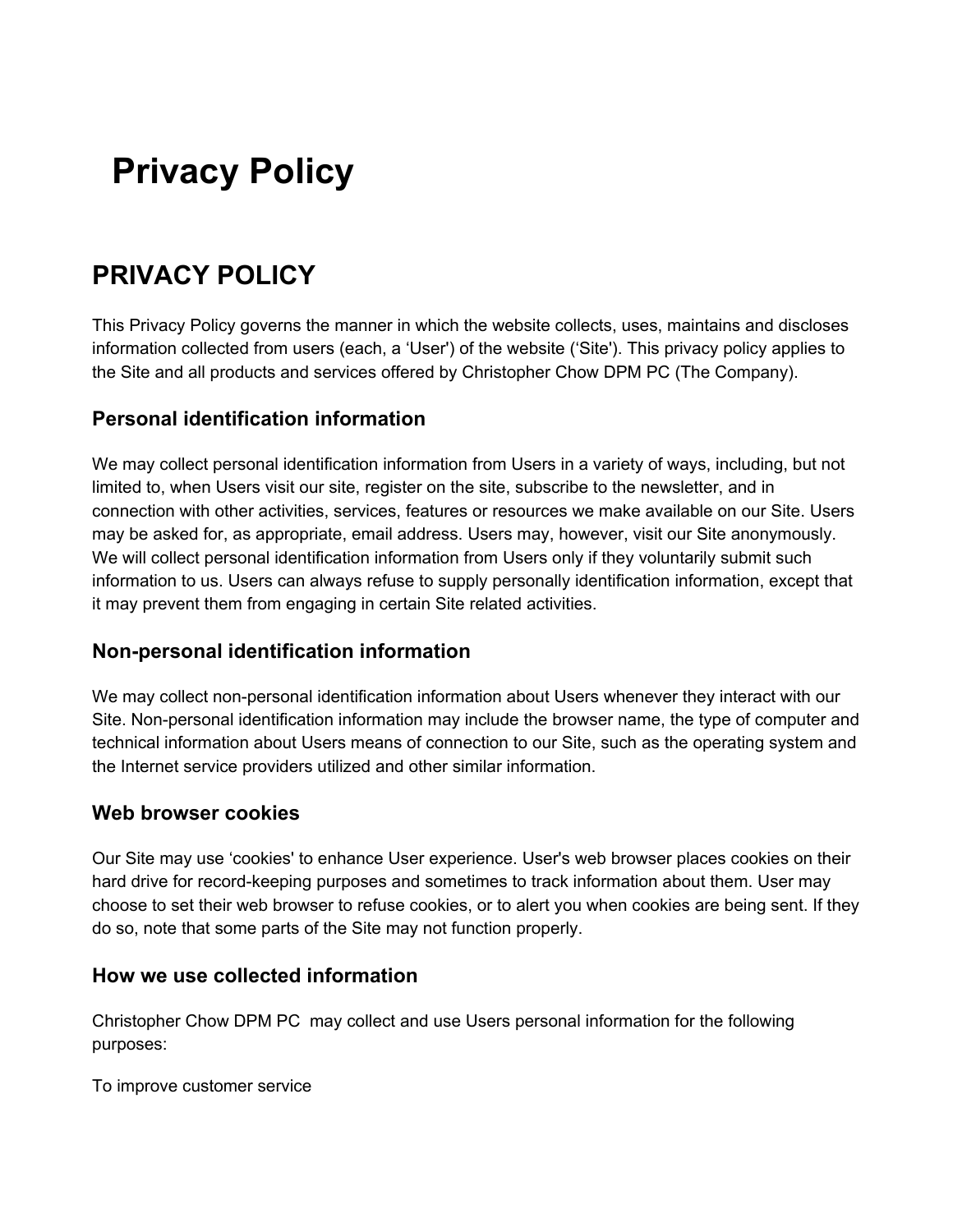Information you provide helps us respond to your customer service requests and support needs more efficiently.

To personalize user experience

We may use information in the aggregate to understand how our Users as a group use the services and resources provided on our Site.

To send periodic emails

We may use the email address to send User information and updates pertaining to their order. It may also be used to respond to their inquiries, questions, and/or other requests. If User decides to opt-in to our mailing list, they will receive emails that may include company news, updates, related product or service information, etc. If at any time the User would like to unsubscribe from receiving future emails, we include detailed unsubscribe instructions at the bottom of each email or User may contact us via our Site.

How we protect your information

We adopt appropriate data collection, storage and processing practices and security measures to protect against unauthorized access, alteration, disclosure or destruction of your personal information, username, password, transaction information and data stored on our Site.

### **Sharing your personal information**

We do not sell, trade, or rent Users personal identification information to others. We may share generic aggregated demographic information not linked to any personal identification information regarding visitors and users with our business partners, trusted affiliates and advertisers for the purposes outlined above.

### **Third party websites**

Users may find advertising or other content on our Site that link to the sites and services of our partners, suppliers, advertisers, sponsors, licensors and other third parties. We do not control the content or links that appear on these sites and are not responsible for the practices employed by websites linked to or from our Site. In addition, these sites or services, including their content and links, may be constantly changing. These sites and services may have their own privacy policies and customer service policies. Browsing and interaction on any other website, including websites which have a link to our Site, is subject to that website's own terms and policies.

## **Changes to this privacy policy**

Christopher Chow DPM PC has the discretion to update this privacy policy at any time. When we do, we will revise the updated date at the bottom of this page. We encourage Users to frequently check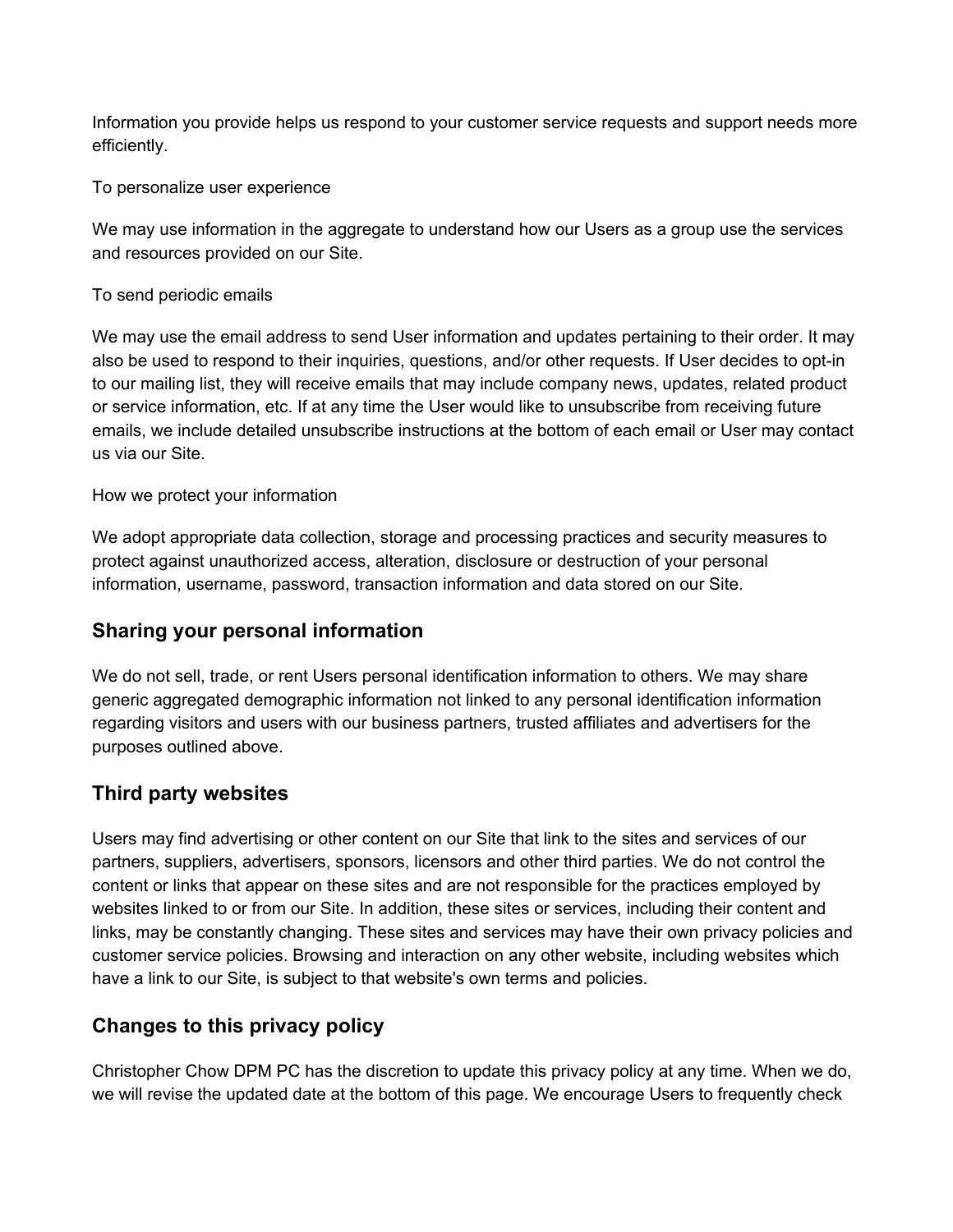this page for any changes to stay informed about how we are helping to protect the personal information we collect. You acknowledge and agree that it is your responsibility to review this privacy policy periodically and become aware of modifications.

#### **Your acceptance of these terms**

By using this Site, you signify your acceptance of this policy. If you do not agree to this policy, please do not use our Site. Your continued use of the Site following the posting of changes to this policy will be deemed your acceptance of those changes.

**Children Age 13 and Under:** The Company recognizes the special obligation to protect personally identifiable information obtained from children age 13 and under. AS SUCH, IF YOU ARE 13 YEARS OLD OR YOUNGER, THE COMPANY REQUESTS THAT YOU NOT SUBMIT ANY PERSONAL INFORMATION TO THE SITE OR TO THE COMPANY. If the Company discovers that a child age 13 or younger has signed up on the Site or provided us with personally identifiable information, we will delete that child's identifiable information from our records.

The Company nonetheless encourages parents to go online with their kids. Here are a few tips to help make a child's online experience safer:

Teach kids never to give personal information, unless supervised by a parent or responsible adult. Includes name, address, phone, school, etc. Know the sites your kids are visiting and which sites are appropriate. Look for Website privacy policies. Know how your child's information is treated. Check out the FTC's site for more tips on protecting children's privacy online

**Use of Cookies:** Cookies are pieces of information that a website transfers to an individual's computer hard drive for record keeping purposes. Cookies make using our Site easier by, among other things, saving your passwords and preferences for you. These cookies are restricted for use only on our Site, and do not transfer any personal information to any other party. Most browsers are initially set up to accept cookies. You can, however, reset your browser to refuse all cookies or indicate when a cookie is being sent. Please consult the technical information relevant to your browser for instructions. If you choose to disable your cookies setting or refuse to accept a cookie, some parts of the Site may not function properly or may be considerably slower.

**Malware/Spyware/Viruses:** Neither the Company nor the Site knowingly permit the use of malware, spyware, viruses, and/or other similar types of software.

**Links to External Sites:** The Company is not responsible for the content or practices of third party websites that may be linked to the Site. The Company is also not responsible for any information that you might share with such linked websites. You should refer to each website's respective privacy policy and practices prior to disclosing any information.